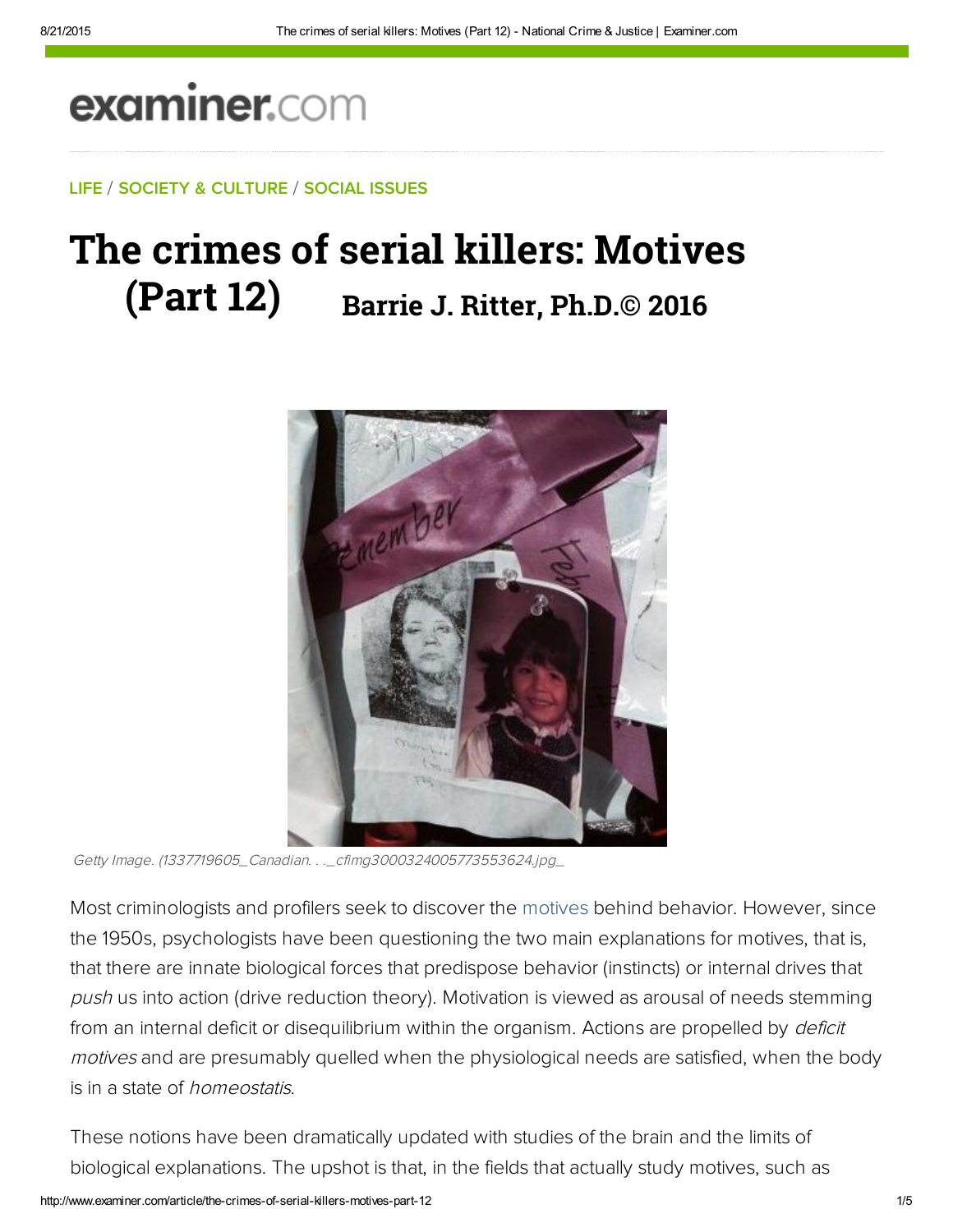#### 8/21/2015 The crimes of serial killers: Motives (Part 12) National Crime & Justice | Examiner.com

experimental psychology, motives are no longer viewed as the true explanation for complex behaviors. Internal, unconscious motives are not seen as the sole or sufficient impellers of action. Rather, motives have been replaced by the concept of arousal level. There are incentives for actions, both positive and negative, and they often come from the external environment. Like one's ideas, the environment can instigate and profoundly effect the direction of actions taken even when bodily needs are satiated.

People – and animals – seek stimulation from the environment, even in a condition of homeostasis. Sensory deprivation experiments, in which subjects were put into conditions with minimal outside stimulation, have repeatedly shown detrimental results in terms of the ability to function and the emergence of psychiatric symptoms (Heron, Doane and Scott, 1956). "People need stimulation and react adversely to its absence," as Zubek, 1969, is quoted as saying in Atkinson, Atkinson and Hilgard (1983, p. 312).

This introduction helps us to better understand how something like serial murder - that would seem to be caused by adverse internal conditions - may actually be "caused" by positive incentives. In fact, that is why such murders so often seem motiveless. Incentives, after all, are instigators of actions aroused by nothing more than curiosity and stimulus-seeking. The absence of this knowledge also explains why students of serial murder still believe that apparently motiveless murders can, with sufficient examination, become understandable and will ultimately be explained as the result of identifiable needs, emotions, or past experiences that is, that motiveless murders "really" do have motives.

The findings of the present study of 27 serial killers indicated that, in general, just the opposite may be true. Even among those crimes which the media, for instance, regards as apparently motiveless, some sort of explanation for the murders can be found. However, upon further examination and reflection, these explanations break down because these were crimes that did no one any good (Wilson & Seaman, 1983).

The phenomena works in the following way: (1) the victim is, for instance, an impoverished, elderly woman, so the crime is considered motiveless; (2) later, the motiveless crime may be viewed as a "sex murder," and the murderer as a psychotic man in search of his potency; (3) while the sex crime definition may not change, the murderer may be found to have been highly potent, and highly active, sexually, as well as legally sane.

The two main ostensible motives for serial murder are murders for profit or for sex. Nine of the 27 subjects (33 percent) were motivated by profit – whether or not the motive applied to all or just a few of the murders, and whether or not additional motives could be identified. Five of the nine subjects ([Kate Bender,](http://bit.ly/LwOvvp) [Belle Gunness,](http://bit.ly/MenE3Q) [H.H. Holmes,](http://www.biography.com/people/hh-holmes-307622) [H.D. Landru](https://en.wikipedia.org/wiki/Henri_D%C3%A9sir%C3%A9_Landru), and [G.J. Smith\)](http://bit.ly/KGbNtj) were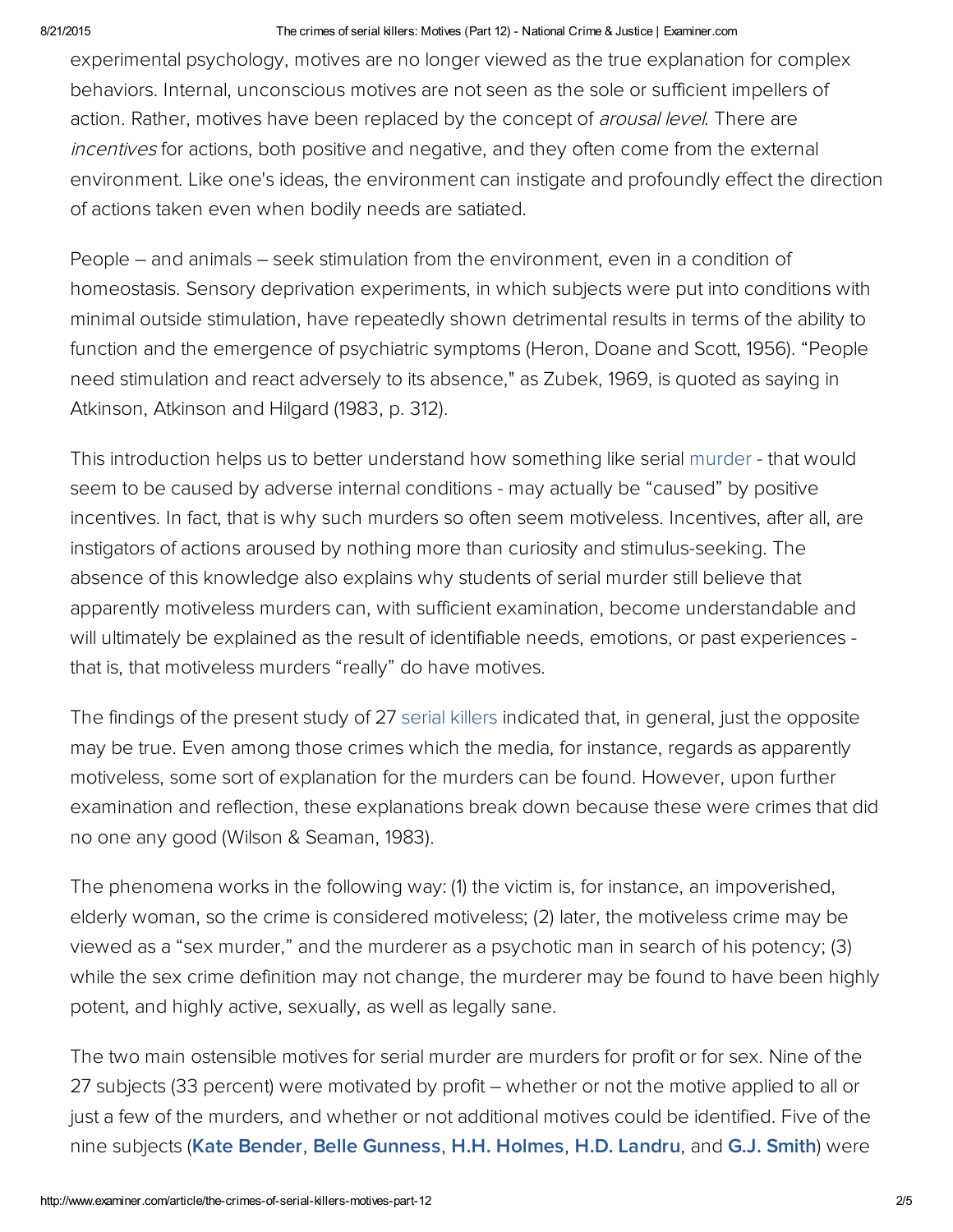#### 8/21/2015 The crimes of serial killers: Motives (Part 12) National Crime & Justice | Examiner.com

representatives of that always rare and now almost extinct type of killer, the person who murders a succession of victims of the opposite sex as a means of making a living. This category has been referred to as the "ladykiller" (Hall, 1974).

Of all the murderers who presumably were motivated by profit, [Marcel Petiot](http://bit.ly/J9QwHq) seems to be the only one who became a rich man doing so, although Belle Gunness might be included too. The two most recent American subjects who attempted to rob in the course of their murders ([Charles Starkwea](https://en.wikipedia.org/wiki/Charles_Starkweather)ther and [Charles Manson\)](http://bit.ly/J0LXhL) had additional motives for the majority of their murders. A secondary motive in many of these cases was found to be murder for the purpose of eliminating witnesses.

Even in the nine cases of murder for profit, where murder presumably had some advantage, this explanation often broke down upon further reflection. Considering what paltry sums were usually made and how able many of the subjects were, it seemed likely that most could have made at least as much money in ways that did not entail the risks of murder, the constant pressures of detection or of a life on the run. It consequently seemed likely to think that there was something *appealing* about a career of murder to such persons.

The sexual motive is the one most often associated with multiple (or serial) murders, and under the umbrella of the so-called "sex murder" falls all those cases of the male murderers of women (such as [Ted Bundy](https://en.wikipedia.org/wiki/Ted_Bundy) or [Ken Bianchi](http://bit.ly/LwXJrA)), the male murderers of boys or men (such as John Wayne Gacy or [Dean Corll](https://en.wikipedia.org/wiki/Dean_Corll)), the female murderers of primarily men (such as Bender), and the male murderers of men, women and children (such as Holmes or [Peter Kurten\)](http://bit.ly/HDyliL). In other words, most of the subjects of the study have been referred to as sex murderers, or murderers involved in crimes with a sexual element.

And, indeed, there were, depending upon the criteria involved in the counting, approximately 18 cases (or 67 percent) in which 1 or more of the victims either were, or were believed to have been, sexually assaulted, in which sadism was involved, in which the perpetrator was considered perverted (whether or not this was exhibited in the crimes), and, in the [Juan Corona](http://bit.ly/Ka9mRA) and [Wayne Williams](https://en.wikipedia.org/wiki/Wayne_Williams) cases, 2 instances in which the murders were still presumed to be (homo-)sexual murders despite the absence of evidence of homosexuality or of sexual assaults upon the victims. While it was obvious that a sexual element was involved in many cases, it was not at all clear what was meant by a "sex crime" or exactly what characterized a sexually motivated murder.

Please stay tuned for the continuation of findings on motives, where these issues will be clarified for your reading pleasure and enlightenment.